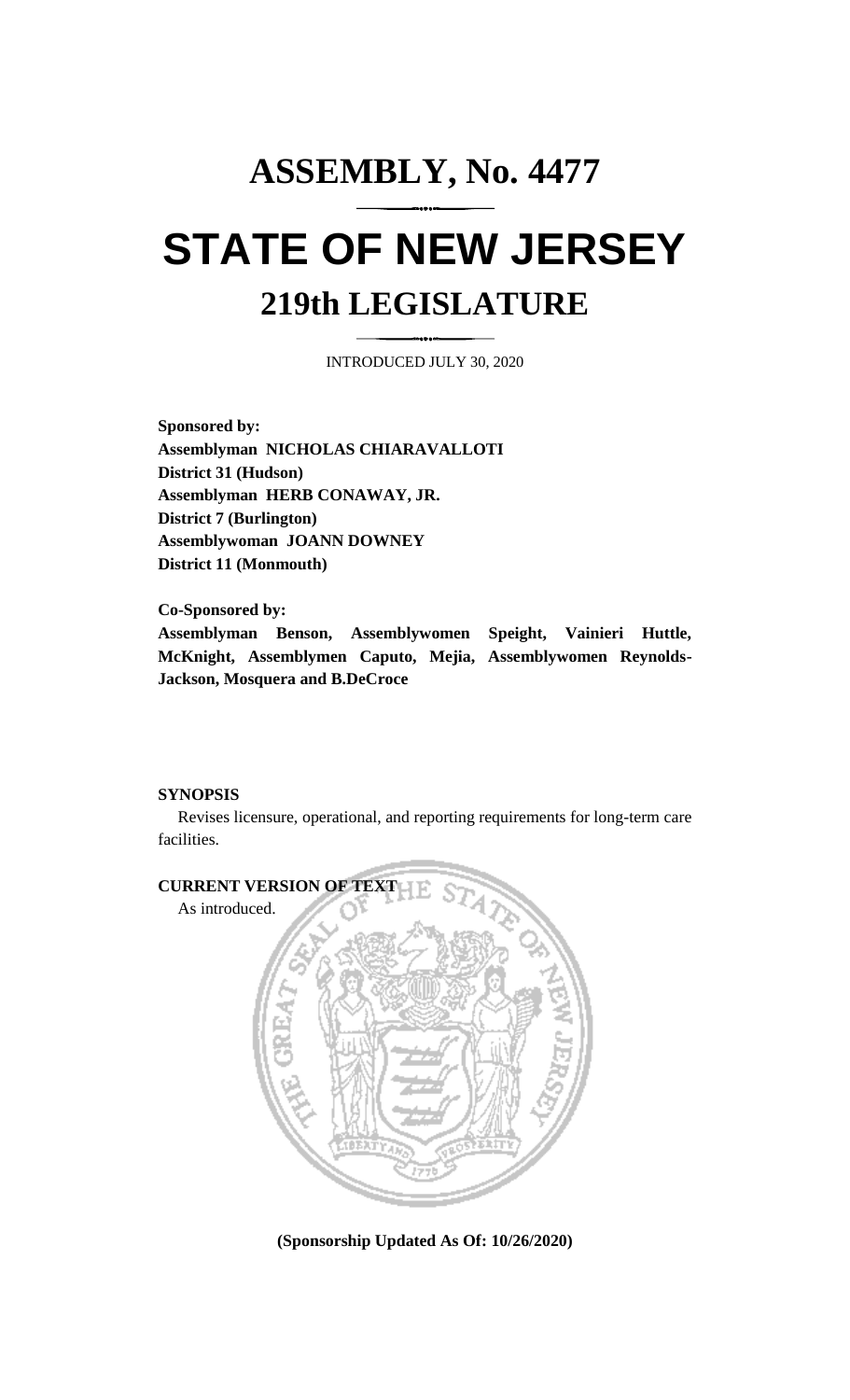**AN ACT** concerning long-term care facilities, amending P.L.1987, c.322, and supplementing Title 26 of the Revised Statutes. **BE IT ENACTED** *by the Senate and General Assembly of the State of New Jersey:* 1. Section 1 of P.L.1987, c.322 (C.26:2H-7.2) is amended to read as follows: 1. Notwithstanding the provisions of section 7 of P.L.1971, c.136 (C.26:2H-7) to the contrary, a nursing home which proposes to increase the total number of licensed beds contained therein by not more than 10 beds or 10% of its licensed bed capacity, whichever is less, within a period of five years is exempt from the requirement of obtaining a certificate of need if the nursing home is in compliance with all State regulations governing its operations. No transfer of a licensed bed that is added by a nursing home in accordance with the requirements of this section to another nursing home, and no transfer of a licensed bed that is part of an unimplemented certificate of need to another nursing home, shall be 20 authorized except upon application for and receipt of a certificate of 21 need as provided by P.L.1971, c.136 (C.26:2H-1 et seq.). (cf: P.L.1987, c.322, s.1) 2. (New section) a. The transfer of ownership of a long-term care facility shall not require a certificate of need except when the proposed owner does not satisfy the Department of Health's track record review, including a review of the dashboard data for the 28 facility published pursuant to subsection f. of section 3 of P.L. c. (C. ) (pending before the Legislature as Senate Bill No.2759 or Assembly Bill No.4478 of 2020/2021) for the preceding three years, if available. b. Prior to transferring ownership of a long-term care facility, the prospective new owner shall submit an application to the Long Term Care Licensing and Certification Program. The application shall include the following items: (1) the transfer of ownership fee established by the department; (2) a cover letter stating the applicant's intent to purchase the long-term care facility, and identification of the facility by name, address, county, and number and type of licensed beds; (3) a description of the proposed transaction, including: (a) identification of the current owners of the long-term care facility; (b) identification of 100 percent of the proposed new owners, including the names and addresses of all principals; and

**EXPLANATION – Matter enclosed in bold-faced brackets [thus] in the above bill is not enacted and is intended to be omitted in the law.**

**Matter underlined thus is new matter.**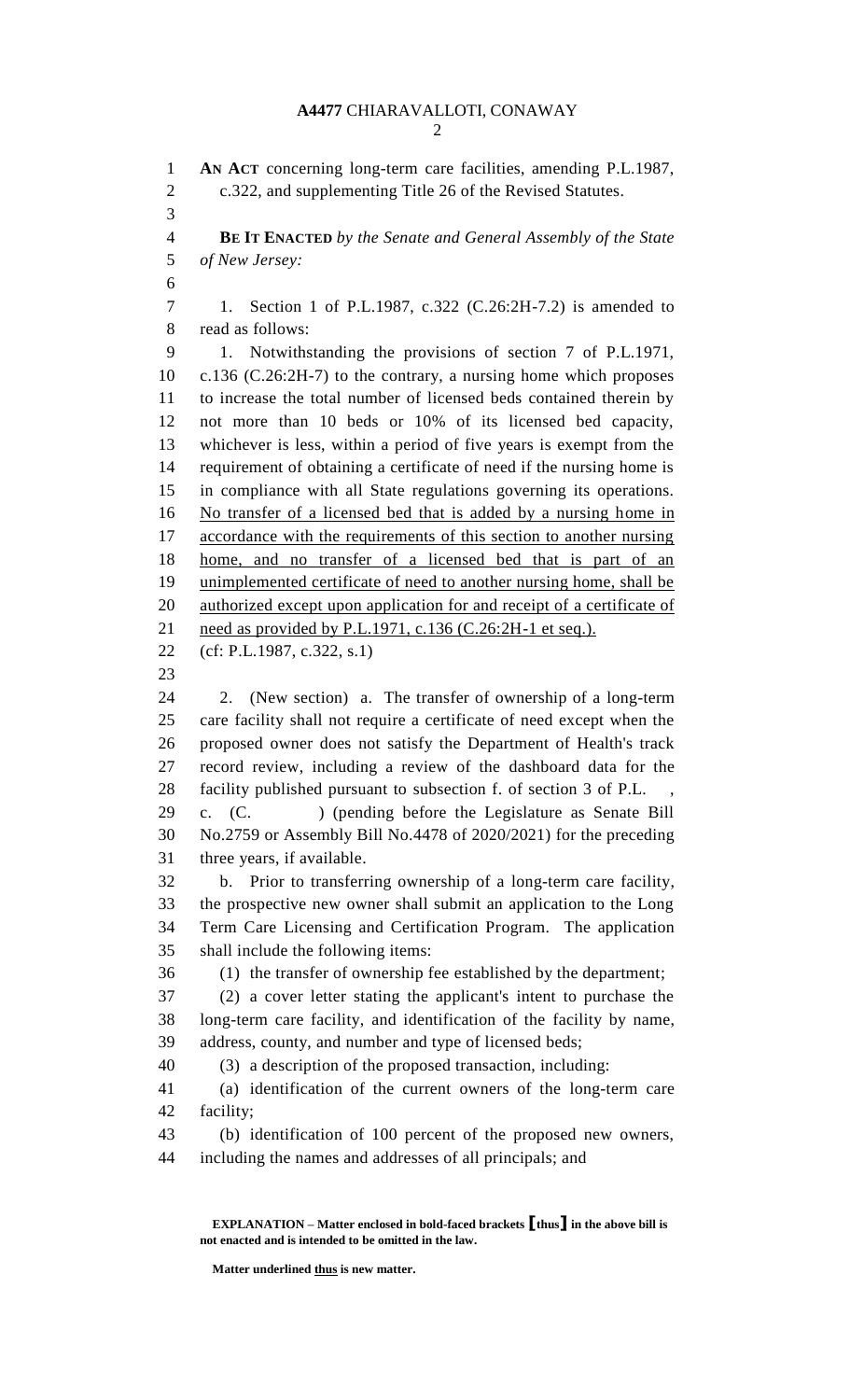(c) if applicable, a copy of an organizational chart, including parent corporations and wholly-owned subsidiaries;

 (4) a copy of the agreement of sale and, if applicable, a copy of any lease and management agreements;

 (5) a projection of profits and losses for the next three years and a capital budget projection for the next three years; and

 (6) disclosure of any licensed health care facilities owned, operated, or managed by the proposed owners and principals in any state or territory of the United States or in the District of Columbia in the preceding five years, along with audited financial statements for each such facility for the last three years during which the facility was owned, operated, or managed by the third party entity. If the owners or principals own, operate, or manage facilities located outside New Jersey, the application shall include letters from the regulatory agency in each jurisdiction in which a facility is owned, operated, or managed, verifying that the facility was operated in substantial compliance with the laws of that jurisdiction throughout the preceding five year period or for such time during that period as the third party entity owned, operated, or managed the facility, and that the facility has had no enforcement actions imposed during that period of time.

 c. Approval of a transfer of ownership of a long-term care facility is contingent upon:

 (1) a review of the applicant's track record by the department, including a review of the dashboard data published pursuant to 26 subsection f. of section 3 of P.L., c. (C. ) (pending before the Legislature as Senate Bill No.2759 or Assembly Bill No.4478 of 2020/2021) for any other facility owned, operated, or managed by the proposed owners and principals in New Jersey, and a determination based on that review that approval of the transfer of ownership will not present a material risk to the health, safety, or welfare of residents of the facility that is the subject of the transfer application;

 (2) payment of all outstanding Medicaid audit claims and State penalties issued by the department against the current owner, or written verification by the applicant that the applicant will assume responsibility for payment of such audit findings and State penalties; and

 (3) a criminal history background check of each proposed owner and principal and a determination that no proposed owner or principal has a prior conviction involving fraud or any other criminal offense of a financial nature, or a prior conviction that may bear on the health and safety of residents of a long-term care facility, including, but not limited to, a prior conviction involving abuse, neglect, or exploitation of any person.

 d. For the purposes of paragraph (3) of subsection c. of this section, the department is authorized to exchange fingerprint data with and receive criminal history record background information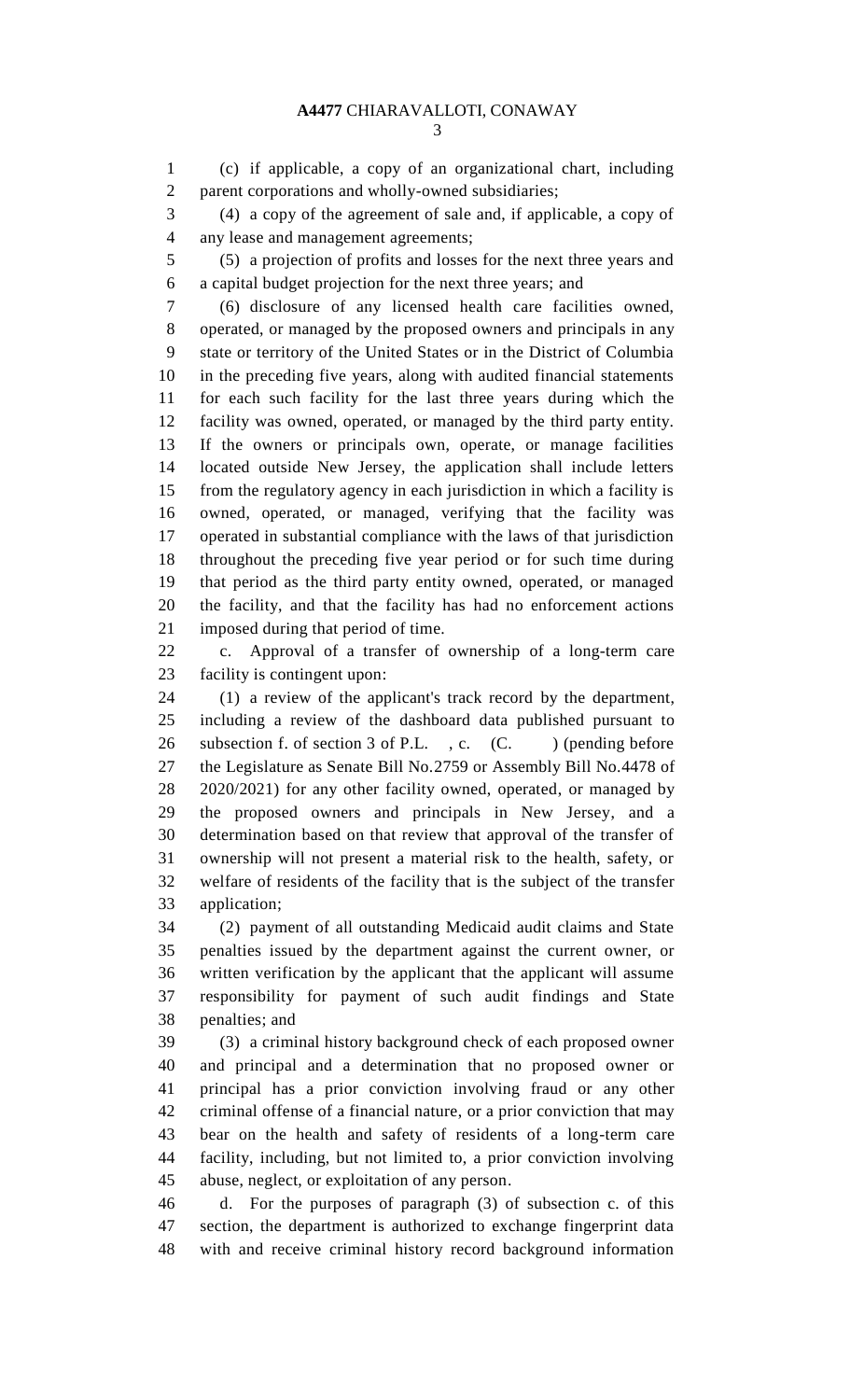from the Division of State Police and the Federal Bureau of Investigation consistent with the provisions of applicable federal and State laws, rules, and regulations. Upon receipt of such notification, the department shall make a determination as to whether transferring all or part of the ownership of a long-term care facility to the applicant would constitute a material risk to the health, safety, or welfare of residents of the facility. An applicant for a transfer of ownership of a long-term care facility who is required to complete a criminal history record background check pursuant to this section shall submit to being fingerprinted in accordance with applicable State and federal laws, rules, and regulations. An applicant shall bear the cost for the criminal history record background check, including all costs of administering and processing the check.

 e. Transfer of ownership application materials shall published on the department's Internet website and shall be subject to public comment for a period of not less than 30 days following submission and publication of the application. The department may hold a public hearing on the application upon request by the applicant, the current owner, or at least 15 members of the public, in which case the application may not be approved until after the public hearing is completed.

 f. The department shall not issue final approval for a transfer of ownership of a long-term care facility under this section if the department identifies any unresolved issues or questions concerning any proposed owner or principal identified in the application. The department may issue conditional approval of the transfer pending final resolution of all unresolved issues and questions, subject to appointment of a receiver or temporary manager of the facility at the applicant's expense. The department may enter into a standing contract with a third party entity to provide receivership or temporary management services for the purposes of this subsection. A receiver or temporary manager appointed pursuant to this subsection shall have the authority to:

 (1) make any repairs, improvements, or expenditures necessary to preserve the health and safety of residents and staff at the facility and to ameliorate any condition presenting a significant risk to the health or safety of residents or staff of the facility, and to direct the method or procedures by which this shall be accomplished;

 (2) hire employees as needed to maintain mandatory staffing levels;

 (3) receive or expend in a reasonable and prudent manner the revenues of the facility during the appointment period;

 (4) continue the business of the facility and the care of the residents of the facility in all aspects;

 (5) perform all acts necessary or appropriate to conserve the property and promote the health, safety, and welfare of the residents of the facility; and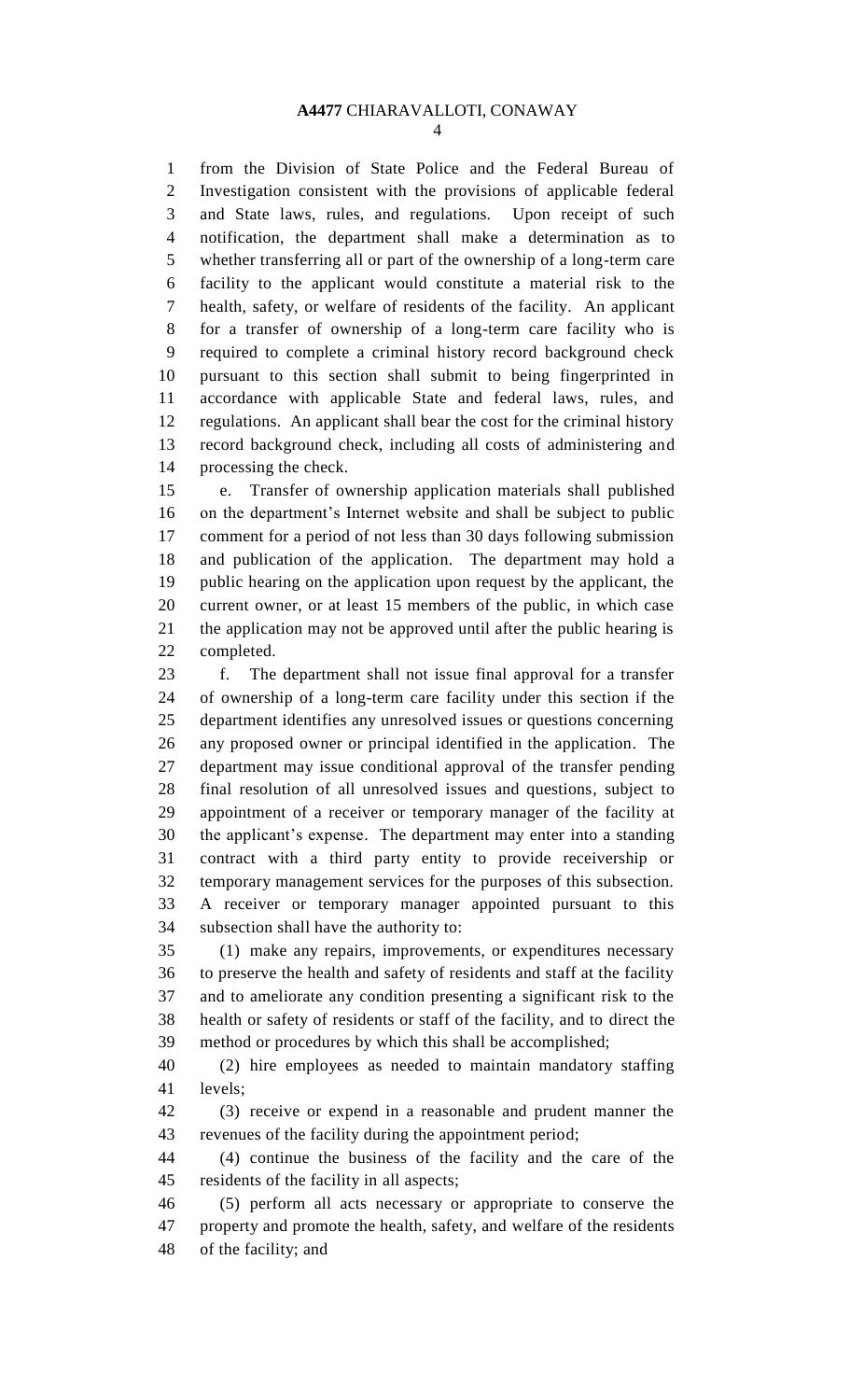(6) exercise any other powers or authority conferred by the department by regulation or in the appointment agreement. g. When a transfer of ownership application has been reviewed and deemed acceptable, an approval letter from the Long-Term Care Licensing and Certification Program shall be sent to the applicant along with licensure application forms. h. Within five days after the transaction has been completed, the applicant shall submit the following documents to the Long- Term Care Licensing and Certification Program: (1) completed licensure application forms; (2) a notarized letter stating the date on which the transaction occurred; and (3) a copy of a certificate of continuing occupancy from the local township, or a letter from the township verifying a policy of not issuing any such document for changes of ownership. i. The department shall provide for enhanced monitoring of direct care loss ratios reported by a long-term care facility pursuant 18 to subsection c. of section 3 of P.L., c. (C.) (pending before the Legislature as Senate Bill No.2758 or Assembly Bill No.4482 of 2020/2021) for three years following a transfer of ownership of the long-term care facility. j. For a period of six months following the date a transfer of ownership of a long-term care facility is approved under this section, no other transfer of ownership of that long-term care facility shall be approved. k. No long-term care facility may delegate management of the facility to a third party entity without prior approval by the department. The owners of the facility shall submit to the department for approval: (1) a copy of the management agreement; (2) an organizational chart of the third party entity's proposed management team for the facility; (3) the names and addresses of all owners and principals of the third party entity; and (4) a list of any other licensed health care facilities owned, operated, or managed by the third party entity in any state or territory of the United States or in the District of Columbia for the preceding five years, along with audited financial statements for each such facility for the last three years during which the facility was owned, operated, or managed by the third party entity. If the third party entity owned, operated, or managed facilities located outside New Jersey in the preceding five years, the application shall include letters from the regulatory agency in each jurisdiction in which the third party entity owned, operated, or managed facility in the preceding five years verifying that the facility was operated in substantial compliance with the laws of that jurisdiction throughout the preceding five year period or for such time during that period as the third party entity owned, operated, or managed the facility, and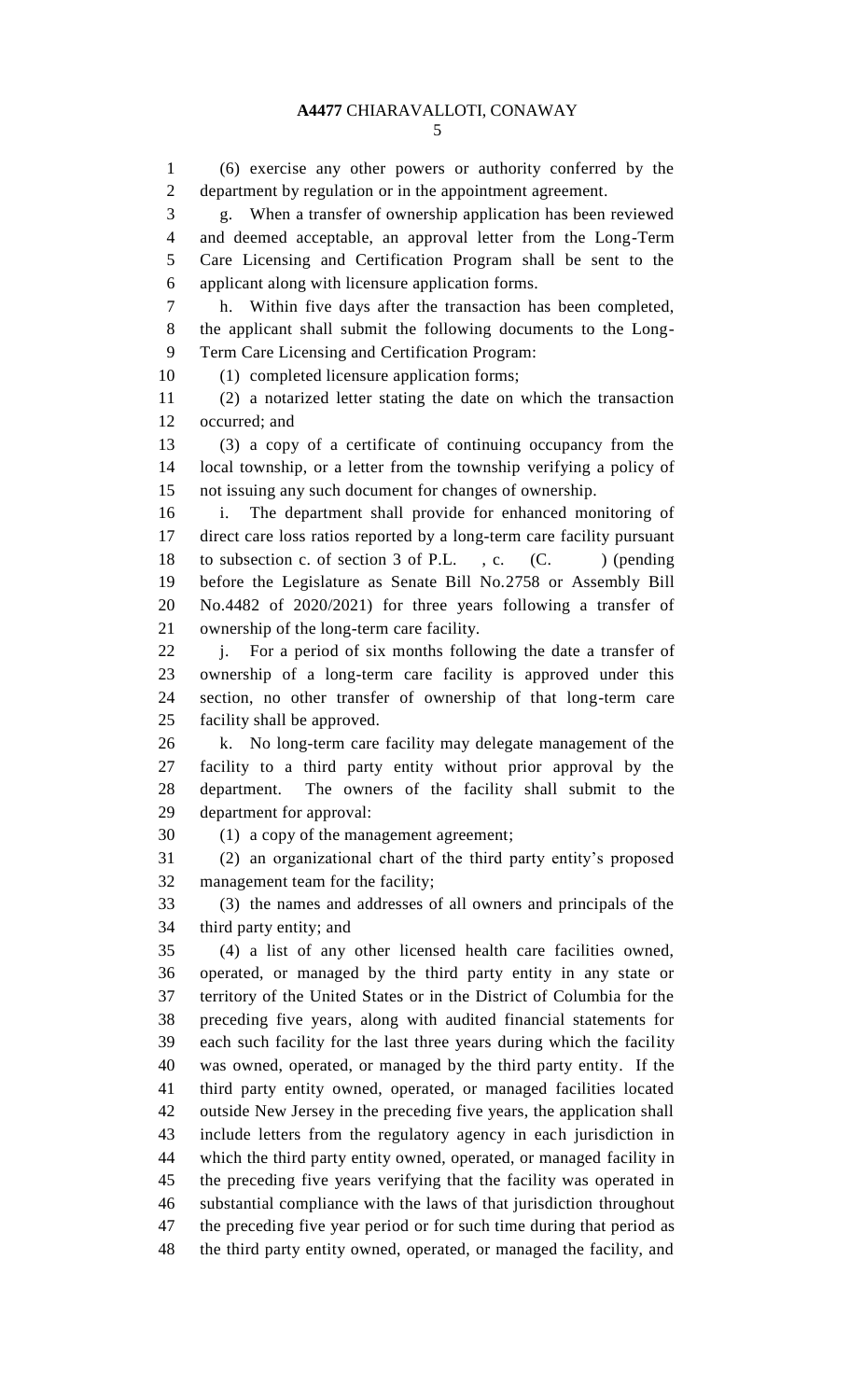that the facility has had no enforcement actions imposed during that period of time.

 l. (1) Upon request by the Commissioner of Health and subject to the provisions of P.L.1968, c.266 (C.52:9M-1 et seq.), the State Commission of Investigation shall undertake an investigation of one or more long-term care facilities in the State or the entities owning, operating, or managing one or long-term care facilities in the State, provided that, if the commission determines that the request for an investigation from Commissioner of Health exceeds the commission's capacity to perform such investigations, the commission may advise the Commissioner of Health as to any requests upon which it finds itself unable to proceed. The State Commission of Investigation may, at any time, submit to the Governor, the Commissioners of Health and Human Services, and, pursuant to section 2 of P.L.1991, c.164 (C.52:14-19.1), the Legislature, recommendations for administrative or legislative action to improve oversight and transparency in long-term care facilities.

 (2) Upon approval by the Senate President and the Speaker of the General Assembly, the State Auditor shall undertake an investigation of one or more long-term care facilities in the State or the entities owning, operating, or managing one or long-term care facilities in the State.

 (3) The State Auditor shall undertake a review of the oversight of long-term care facilities by the Department of Health and the Department of Human Services at least once every three years, with particular focus on compliance with federal inspection requirements, responses to complaints and response times in reviewing complaints, and actions taken to follow up on violations affecting the health, safety, or welfare of residents.

 m. As used in this section and in section 3 of this act, "principal" means any individual or entity with an interest of five percent or more in an applicant to receive a transfer of ownership of a long-term care facility.

 3. (New section) a. The sale or transfer of the land or other real property on which a long-term care facility is located shall not require a certificate of need except when the proposed owner does not satisfy the Department of Health's track record review, including a review of the dashboard data published pursuant to 41 subsection f. of section 3 of P.L., c. (C. ) (pending before the Legislature as Senate Bill No.2759 or Assembly Bill No.4478 of 2020/2021) for the facility for the preceding three years, if available.

 b. Prior to selling or transferring ownership of the land or other real property on which a long-term care facility is located, the prospective new owner shall submit an application to the Long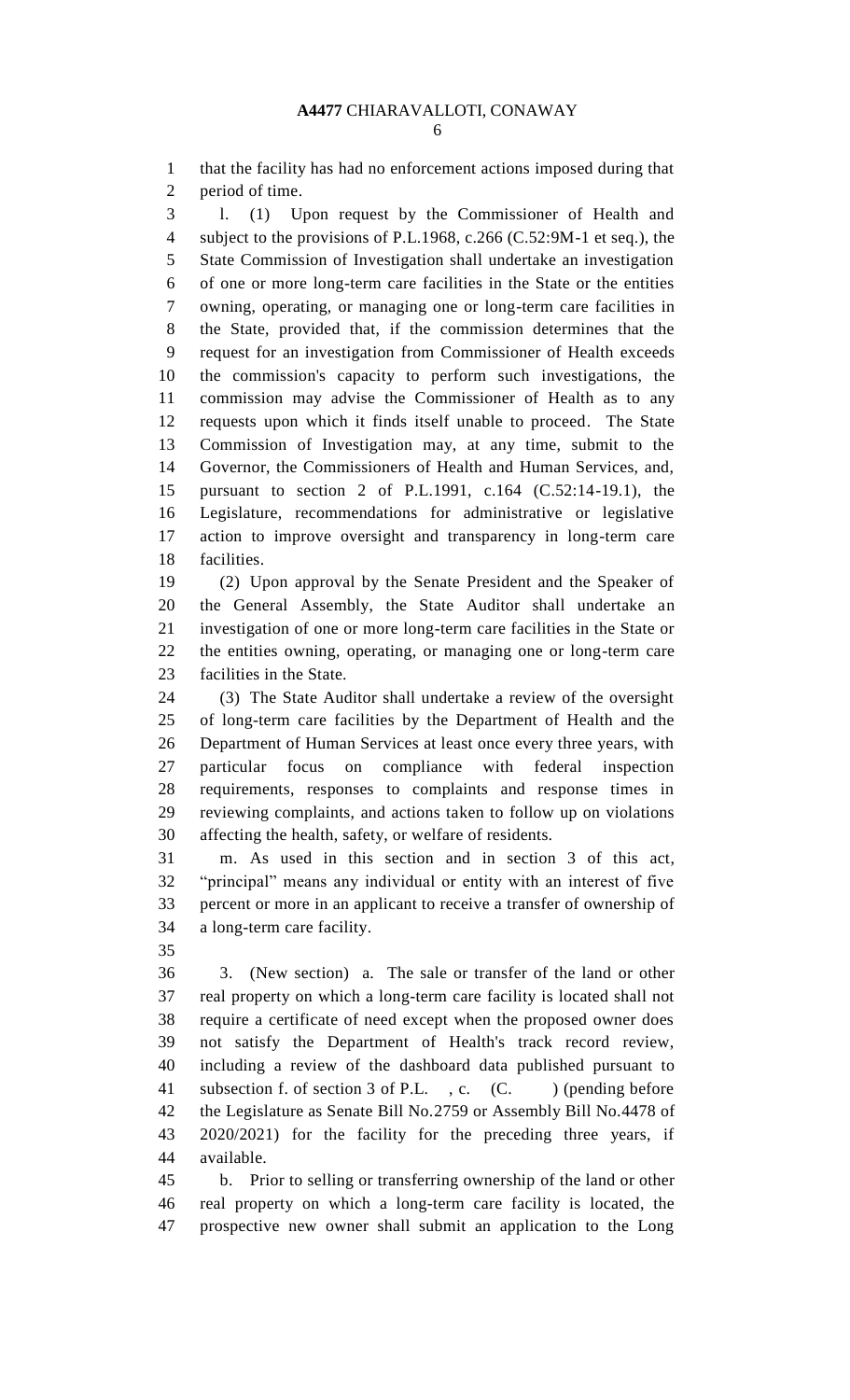Term Care Licensing and Certification Program. The application shall include the following items:

 (1) the sale or transfer of real property fee established by the department;

 (2) a cover letter stating the applicant's intent to purchase the land or other real property on which a long-term care facility is located, and identification of the facility by name, address, and county;

(3) a description of the proposed transaction, including:

 (a) identification of the current owners of the land or other real property on which a long-term care facility is located;

 (b) identification of 100 percent of the proposed new owners, including the names and addresses of all principals; and

 (c) if applicable, a copy of an organizational chart, including parent corporations and wholly-owned subsidiaries;

 (4) a copy of the agreement of sale or transfer, the proposed terms of the lease, rent, or use agreement with the long-term care facility and, if applicable, a copy of any management agreements; and

 (5) an attestation that the new owners will lease, rent, or authorize use of the land or other real property by the long-term care facility at a rate that is no more than twice the prevailing fair market rate for the lease, rent, or use of real property by a long-term care facility, as compared with comparable uses in comparable locations and settings at the time the lease, rental, or use agreement is executed.

 c. Sale and transfer of ownership application materials for the land or real property on which a long-term care facility is located shall be made available on the department's Internet website and shall be subject to public comment for a period of not less than 30 days following submission and publication of the application. The department may hold a public hearing on the application upon request by the applicant, the current owner, or at least 15 members of the public, in which case the application may not be approved until after the public hearing is completed.

 d. The department shall not issue final approval for a sale or transfer of ownership of the land or other real property on which a long-term care facility is located under this section if the department identifies any unresolved issues or questions concerning any proposed owner or principal identified in the application.

 e. (1) The owner of land or real property on which a long-term care facility is located shall submit to the department a copy of any lease, rent, or use agreement executed by the owner of the land or real property and the long-term care facility on or after the effective date of this act, which agreement shall be submitted to the department no later than 30 days after the date the agreement is executed. The department shall review the terms of the agreement and determine whether the amount charged for the lease, rent, or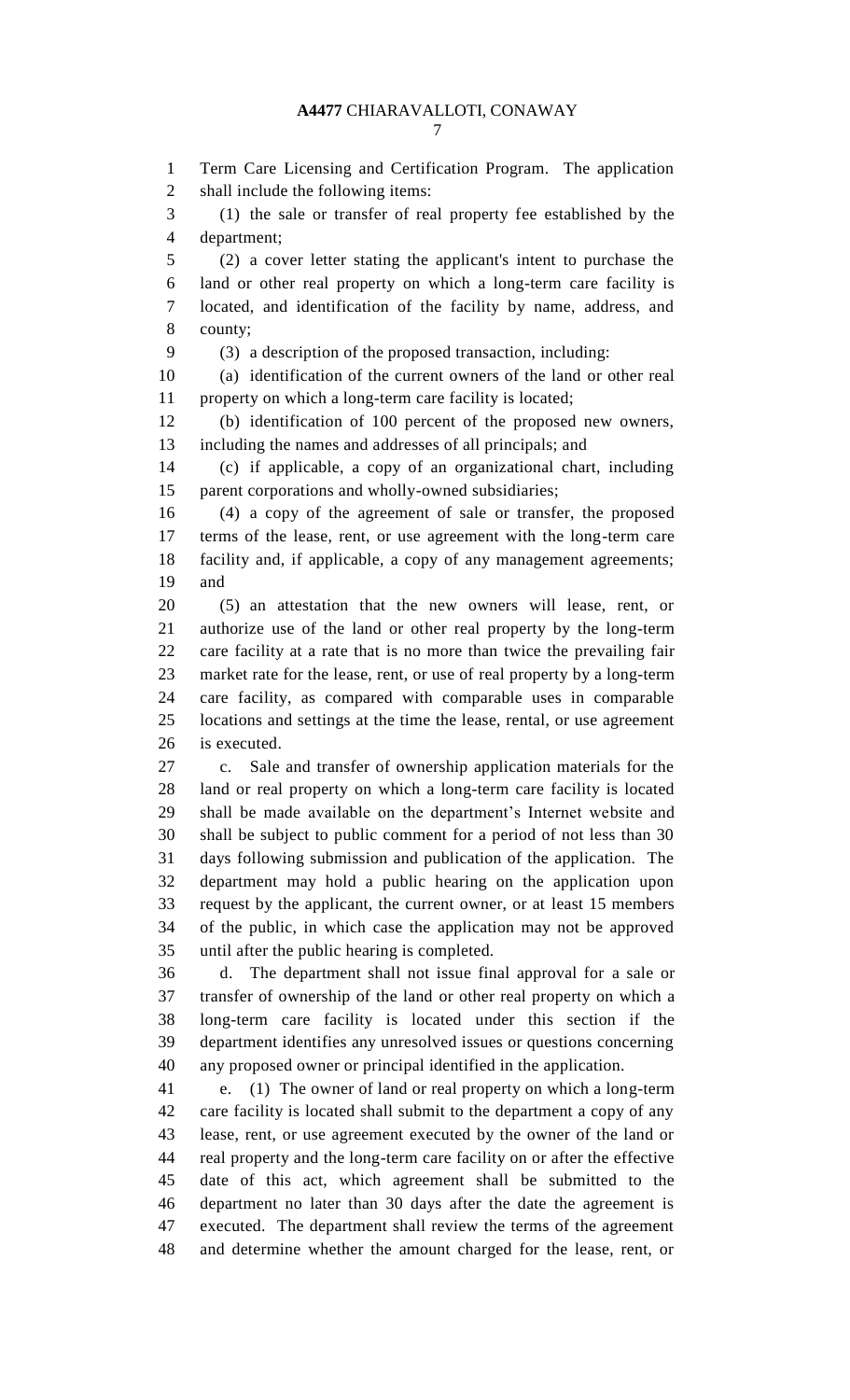use of the land or real property exceeds more than twice the fair market value for the lease, rent, or use of land or real property by a long-term care facility, based on an assessment of comparable uses in comparable locations and settings.

 (2) If the department determines that the terms of the lease, rent, or use agreement for land or real property by a long-term care facility exceed twice the prevailing fair market rate for the lease, rent, or use of real property by a long-term care facility, the department may:

 (a) require the owner of the land or real property to reimburse the long-term care facility the balance of any payments made for the lease, rent, or use of the land or real property under the current agreement that were in excess of twice the prevailing fair market value for the lease, rent, or use of the real property by the long-term care facility; and

 (b) require the parties to the agreement to execute a revised agreement under lease, rent, or use terms that do not exceed twice the fair market rate for the lease, rent, or use of land or real property by a long-term care facility.

 (3) The owner of land or real property on which a long-term care facility is located may request review of the department's determination of the prevailing fair market value of the lease, rent, or use of land or real property by a long-term care facility, which review shall be conducted by the Commissioner of Health. The commissioner's determination upon review shall constitute a final agency decision subject to review by the Appellate Division of the Superior Court.

 4. (New section) The Department of Health shall use the information reported by long-term care facilities pursuant to P.L. , c. (C. ) (pending before the Legislature as Senate Bill No.2759 or Assembly Bill No.4478 of 2020/2021) to identify facilities that may be in acute financial distress or at risk of filing for bankruptcy protection, and develop strategies to assist those facilities in avoiding bankruptcy or the need to close. The department may, as appropriate:

 a. Provide management support services and resources, as well as any other supports as may be necessary and appropriate to avoid bankruptcy proceedings or cessation of operations;

 b. Initiate proceedings in a court of competent jurisdiction for the appointment of a receiver for the long-term care facility, which receiver shall have the powers and authorities conferred by the order of receivership, which may include, but shall not be limited to, the authority to:

 (1) hire any consultants or to undertake any studies of the facility the receiver deems appropriate;

 (2) make any repairs or improvements as are necessary to ensure the safety of facility residents and staff;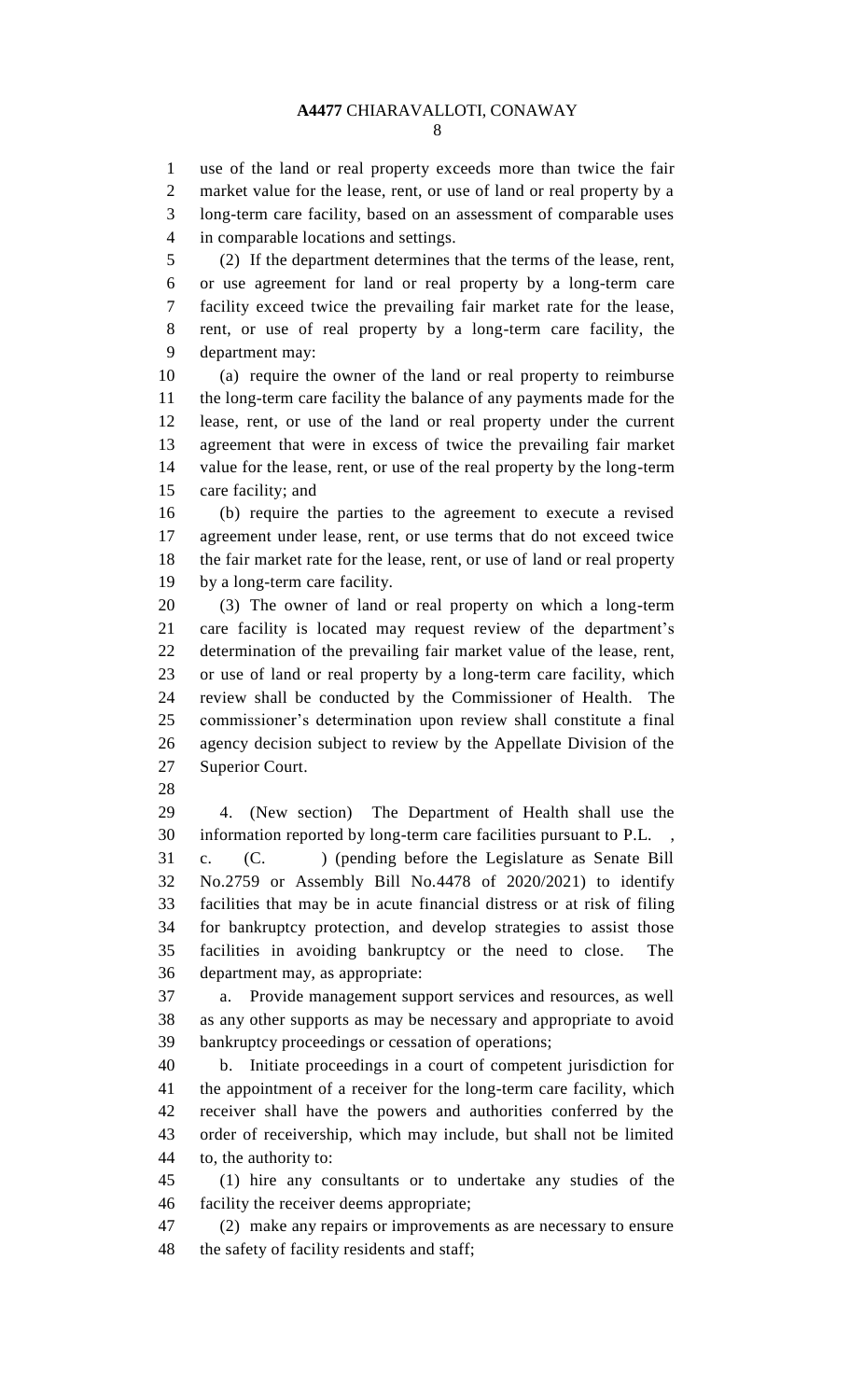(3) hire or discharge any employees, including the administrator or manager of the facility; (4) receive or expend in a reasonable and prudent manner the revenues of the facility due on the date of the entry of the order of receivership and to become due under such order; (5) continue the business of the facility and the care of the residents of the facility in all its aspects; (6) do all acts necessary or appropriate to conserve the property and promote the health, safety, and welfare of the residents of the facility; and (7) exercise such other powers as the receiver deems necessary or appropriate to implement the court order; and c. Take such other steps and actions as may be available to ensure continuity of care for, and the safety of, residents of the facility. 5. This act shall take effect 60 days after the date of enactment. STATEMENT This bill revises certain requirements concerning the licensure and operations of long-term care facilities. Specifically, the bill revises a provision of current law that allows nursing homes to increase their total bed capacity by a limited amount without the need to obtain a certificate of need, to provide that beds added in this manner may not be transferred to another nursing home without obtaining a certificate of need. The bill additionally prohibits the transfer of beds that are part of an unimplemented certificate of need to another nursing facility without obtaining a certificate of need. With regard to transfers of ownership of long-term care facilities, the bill codifies an existing regulation providing that ownership transfers do not require a certificate of need except when the proposed owner does not satisfy the Department of Health's (DOH) track record review. The bill revises this requirement to provide that the track review will include a review of the dashboard data for the facility for the preceding three years, if available, which dashboard is to be created under another bill pending in the current session, Senate Bill No.2759 and Assembly Bill No.4478. Prior to transferring ownership of a long-term care facility, the prospective new owner will be required to submit an application to the Long Term Care Licensing and Certification Program in the DOH. The application is to specifically include: (1) the transfer of ownership fee established by the DOH; (2) a cover letter stating the applicant's intent to purchase the long-term care facility, and identification of the facility by name, address, county, and number and type of licensed beds; (3) a description of the parties to the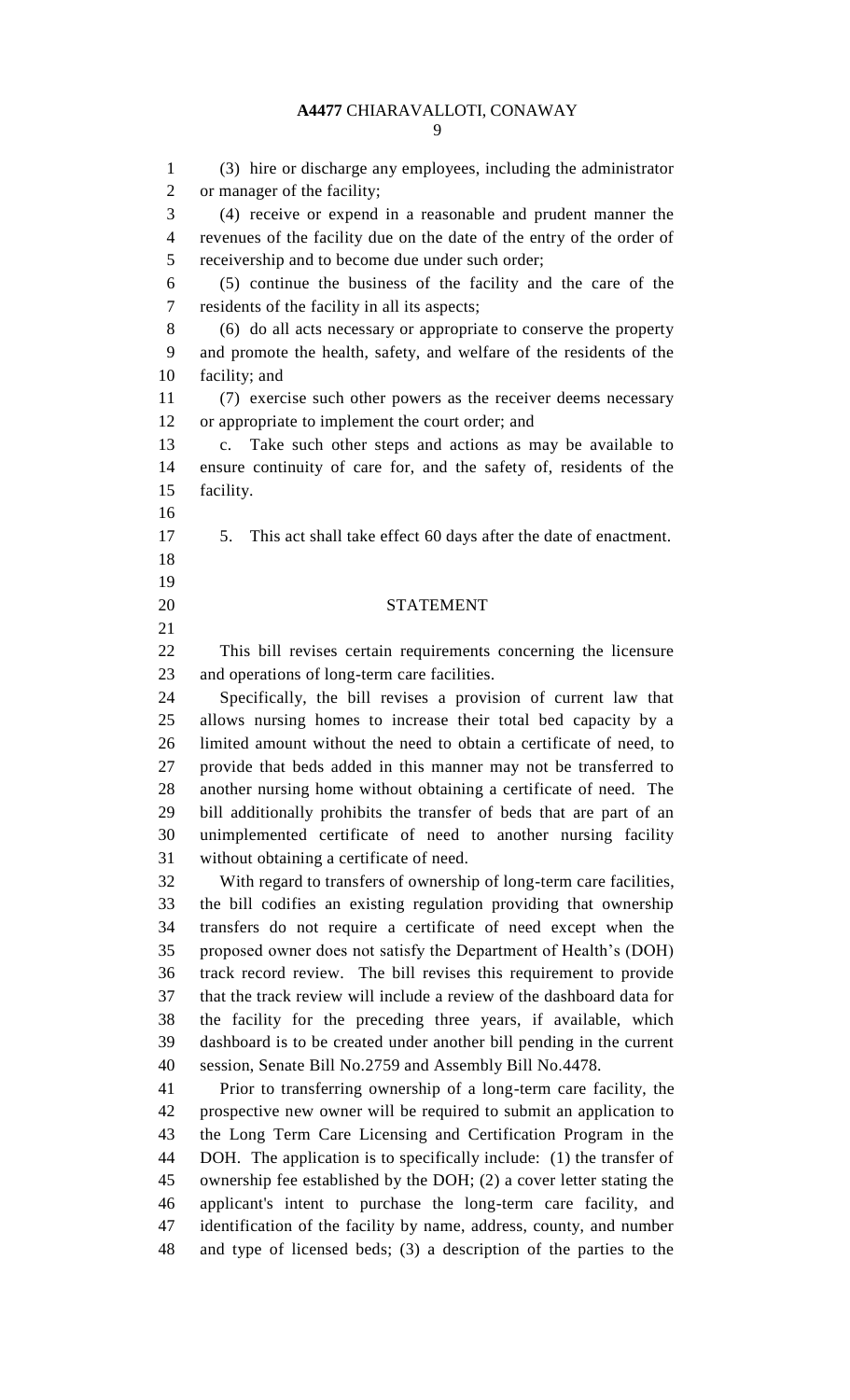proposed transaction, including the current owners of the long-term care facility, the proposed new owners, including the names and addresses of all principals, and if applicable, a copy of an organizational chart, including parent corporations and wholly- owned subsidiaries; (4) a copy of the agreement of sale and, if applicable, a copy of any lease and management agreements; (5) a projection of profits and losses for the next three years and a capital budget projection for the next three years; and (6) disclosure of any licensed health care facilities owned, operated, or managed by the proposed owners and principals in the preceding five years, including verification that any out-of-State facilities were in compliance with the laws of the out-of-State jurisdiction during that period and had no enforcement actions imposed during the past 12 months. The applicant will also be required to provide audited financial statements for each facility for the last three years during that period in which the applicant owned, operated, or managed the facility. "Principal" is defined in the bill to mean any individual or entity with an interest of five percent or more in an applicant to receive a transfer of ownership of a long-term care facility.

 Approval of a transfer of ownership of a long-term care facility will be contingent upon a review of the applicant's track record by the DOH, including a review of the dashboard data for any other facility owned, operated, or managed by the proposed owners and principals in New Jersey, payment or assumption of responsibility of all outstanding Medicaid audit claims and State penalties issued by the DOH against the current owner, and a criminal history background check of each proposed owner and principal and a determination that no proposed owner or principal has a prior conviction involving fraud or other criminal offenses of a financial nature, or a prior conviction that may bear on the health, safety, or welfare of residents of a long-term care facility, including, but not limited to, a prior conviction involving abuse, neglect, or exploitation of any person.

 Transfer of ownership application materials will be made available on the DOH's Internet website and will be subject to public comment for a period of not less than 30 days following submission and publication of the application. The DOH may hold a public hearing on the application upon request by the applicant, the current owner, or at least 15 members of the public, in which case the application may not be approved until after the public hearing is completed.

 The DOH may not issue final approval for a transfer of ownership of a long-term care facility if the DOH identifies any unresolved issues or questions concerning any proposed owner or principal identified in the application. The DOH will be authorized to issue conditional approval of the transfer pending final resolution of all unresolved issues and questions, subject to appointment of a receiver or temporary manager of the facility at the applicant's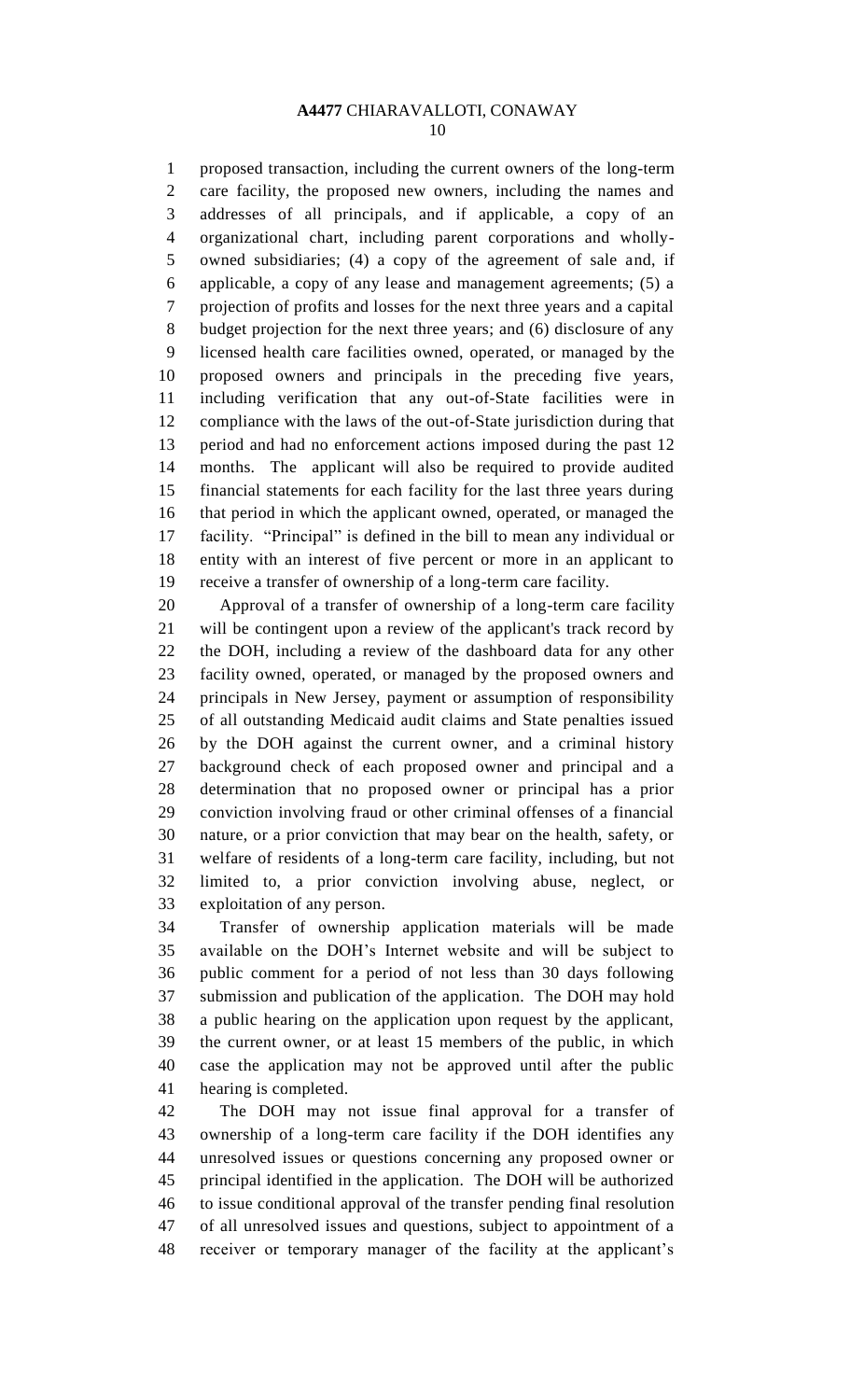expense. The DOH will be authorized to enter into a standing contract with a third party entity to provide receivership or temporary management services. A receiver or temporary manager will have the authority to: (1) make any necessary repairs, improvements, or expenditures necessary to preserve the health and safety of residents and staff at the facility; (2) hire employees as needed to maintain mandatory staffing levels; (3) receive or expend in a reasonable and prudent manner the revenues of the facility during the appointment period; (4) continue the business of the facility and the care of the residents of the facility in all aspects; (5) perform all acts necessary or appropriate to conserve the property and promote the health, safety, and welfare of the residents of the facility; and (6) exercise any other powers or authority conferred by the DOH by regulation or in the appointment agreement.

 When a transfer of ownership application has been reviewed and deemed acceptable, an approval letter from the Long-Term Care Licensing and Certification Program will be sent to the applicant along with licensure application forms. Within five days after the transaction has been completed, the applicant will be required to submit to the Long-Term Care Licensing and Certification Program completed licensure application forms, a notarized letter stating the date on which the transaction occurred, and a copy of a certificate of continuing occupancy from the local township, or a letter from the township verifying a policy of not issuing any such document for changes of ownership.

 The DOH is to provide for enhanced monitoring of direct care loss ratios reported by a long-term care facility pursuant to another bill pending in the current session, Assembly Bill No.4482 and Senate Bill No.2758, for three years following a transfer of ownership of the long-term care facility. For a period of six months following a transfer of ownership of a long-term care facility, no other transfer of ownership of that long-term care facility may be approved.

 No long-term care facility will be authorized to delegate management of the facility to a third party entity without prior approval by the DOH. The owners of the facility will be required submit to the DOH for approval: a copy of the management agreement; an organizational chart of the third party entity's proposed management team for the facility; the names and addresses of all owners and principals of the third party entity; and a list of any other licensed health care facilities owned, operated, or managed by the third party entity for the preceding five years, along with verification that any out-of-State facilities were operated in substantial compliance with the laws of that jurisdiction and had no enforcement actions imposed throughout the preceding five year period or for such time during that period as the third party entity owned, operated, or managed the facility. The third party entity will also be required to submit audited financial statements for the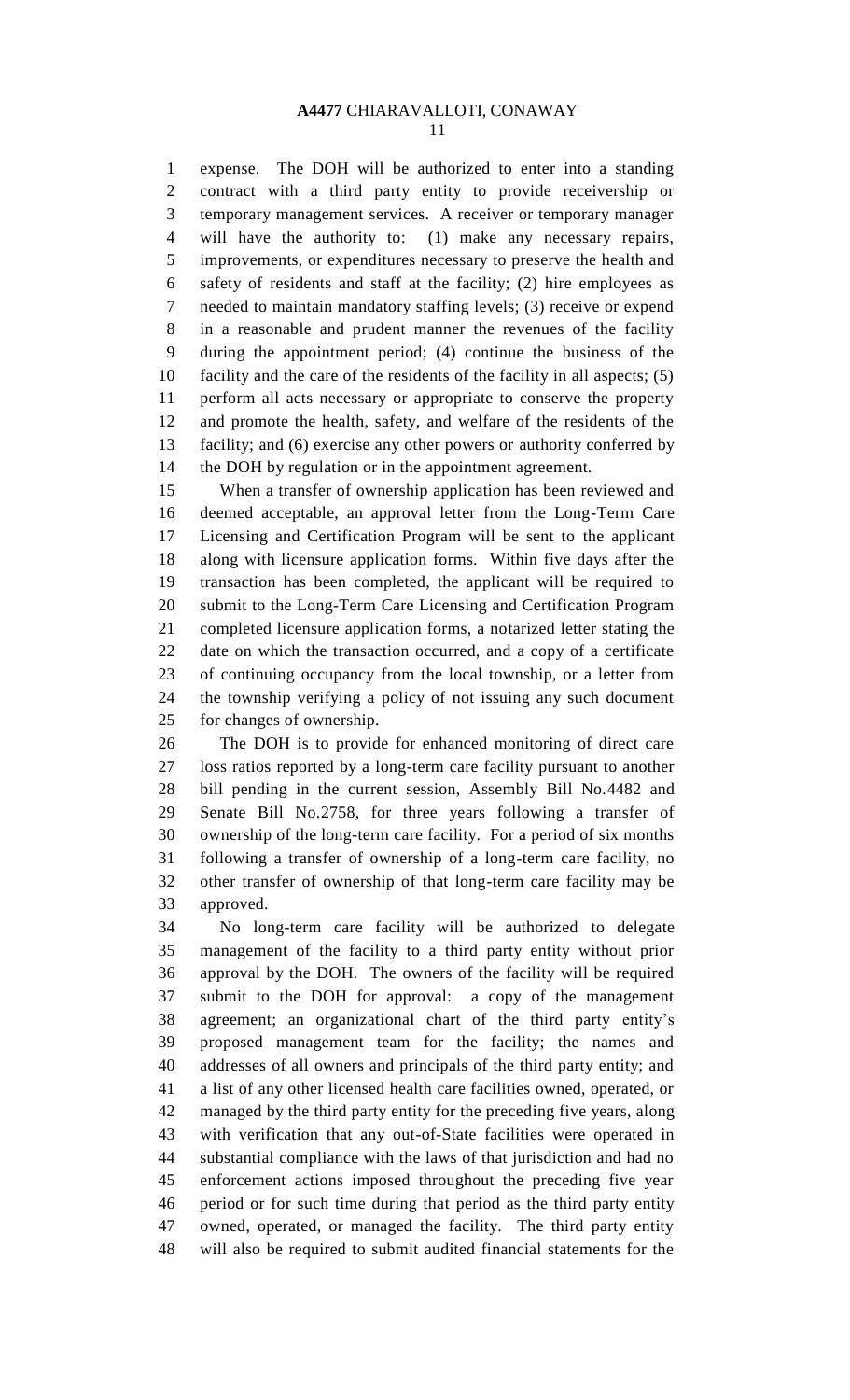last three years during that period during which the third party entity owned, managed, or operated the other facility.

 The bill provides that the DOH may request that the State Commission of Investigation (SCI) or the State Auditor undertake an investigation of one or more long-term care facilities in the State or the entities owning, operating, or managing the facilities. A request for the State Auditor to undertake an investigation will require approval by the Senate President and the Speaker of the General Assembly. A request for the SCI to investigate one or more facilities will be subject to the SCI's capacity to perform the requested investigation. The SCI will also be allowed, at any time, to submit to the Governor, the Commissioners of Health and Human Services, and the Legislature, recommendations for administrative or legislative action to improve oversight and transparency in long-term care facilities.

 The bill further requires the State Auditor to undertake a review of the oversight of long-term care facilities by the DOH and the Department of Human Services at least once every three years, with particular focus on compliance with federal inspection requirements, responses to complaints and response times in reviewing complaints, and actions taken to follow up on violations affecting the health, safety, or welfare of residents.

 The bill additionally establishes certain requirements for the sale or transfer of the land or other real property on which a long-term care facility is located. The bill provides that a certificate of need will not be required unless the proposed owner does not satisfy the DOH's track record review, including a review of the dashboard data for the facility for the preceding three years, if available. Prior to selling or transferring ownership of the land or other real property on which a long-term care facility is located, the prospective new owner will be required to submit an application to the Long Term Care Licensing and Certification Program that includes: (1) the sale or transfer of real property fee established by the department; (2) a cover letter stating the applicant's intent to purchase the land or other real property and identification of the facility; (3) a description of the parties to the proposed transaction, including the current owners, the proposed new owners, including the names and addresses of all principals, and if applicable, a copy of an organizational chart, including parent corporations and wholly-owned subsidiaries; (4) a copy of the agreement of sale or transfer, the proposed terms of the lease, rent, or use agreement with the long-term care facility and, if applicable, a copy of any management agreements; and (5) an attestation that the new owners will lease, rent, or authorize use of the land or other real property by the long-term care facility at a rate that is no more than twice the prevailing fair market rate for the lease, rent, or use of real property by a long-term care facility, as compared with comparable uses in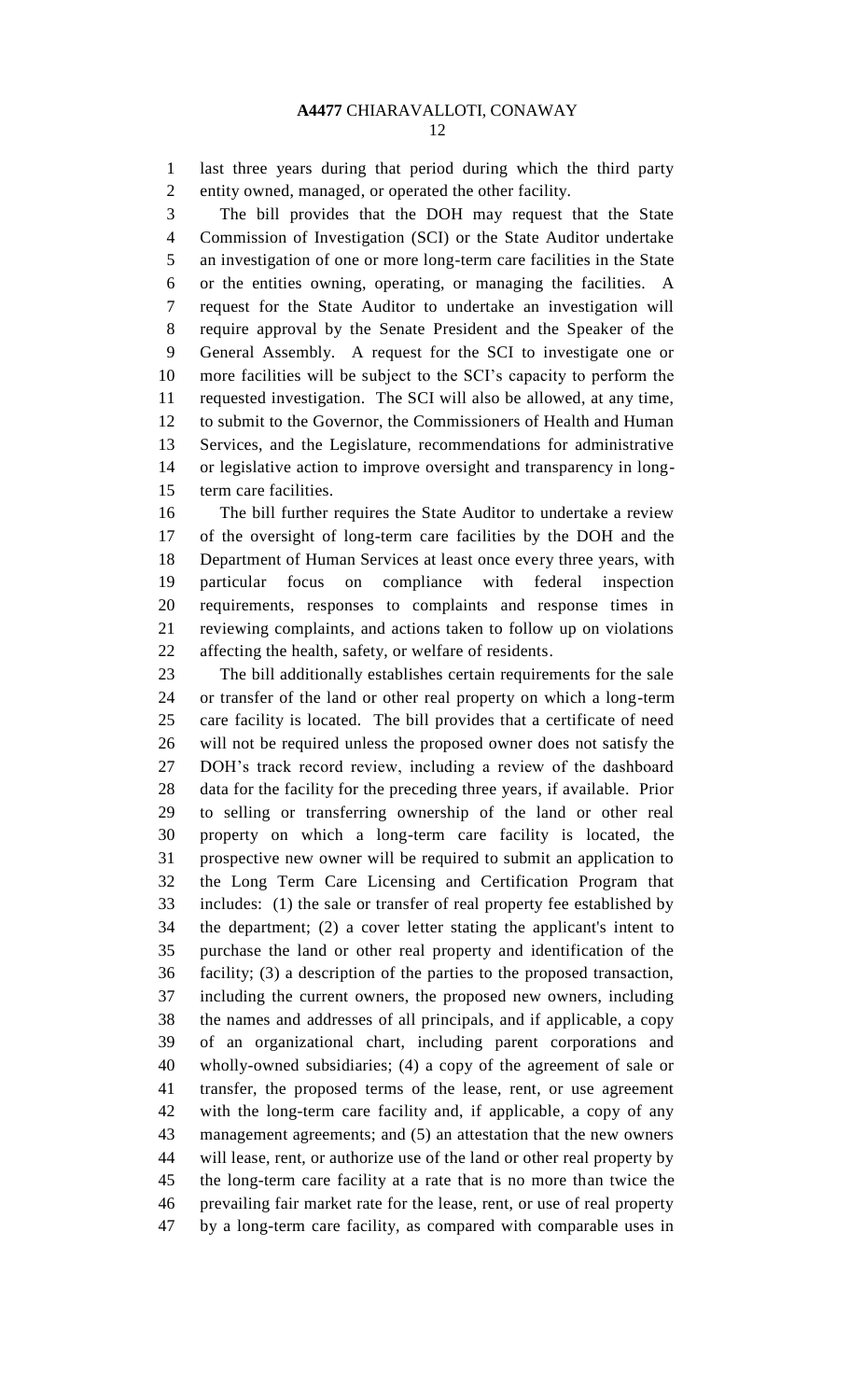comparable locations and settings at the time the lease, rental, or use agreement is executed.

 Applications for the sale or transfer of land or real property on which a long-term care facility is located will be made available on the DOH's Internet website and will be subject to public comment for a period of at least 30 days. The DOH will be authorized to hold a public hearing on the application upon request by the applicant, the current owner, or at least 15 members of the public, in which case the application may not be approved until after the public hearing is completed.

 The DOH may not issue final approval for sale or transfer of ownership of the land or other real property on which a long-term care facility is located if the DOH identifies any unresolved issues or questions concerning any proposed owner or principal.

 The owner of land or real property on which a long-term care facility is located will be required to submit to the DOH a copy of any lease, rent, or use agreement executed by the owner and the long-term care facility within 30 days after the date the agreement is executed. The DOH will review the terms of the agreement and determine whether the amount charged for the lease, rent, or use of the land or real property exceeds more than twice the fair market value for the lease, rent, or use of land or real property by a long- term care facility, based on an assessment of comparable uses in comparable locations and settings. If the DOH determines that the terms of the agreement exceed twice the prevailing fair market rate for the lease, rent, or use of real property by a long-term care facility, the DOH may require the owner to reimburse the long-term care facility for the balance of any payments made that were in excess of twice the prevailing fair market value for comparable agreements, and require the parties to execute a revised agreement under terms that do not exceed twice the fair market rate for the lease, rent, or use of land or real property by a long-term care facility. Owners of land or real property on which a long-term care facility is located may request that the Commissioner of Health review the DOH's determination of the prevailing fair market value. The commissioner's determination upon review will constitute a final agency decision subject to review by the Appellate Division of the Superior Court.

 The bill additionally requires the DOH to use certain information reported by long-term care facilities to identify facilities that may be in acute financial distress or at risk of filing for bankruptcy protection, and develop strategies to assist those facilities in avoiding bankruptcy or the need to close. Specifically, the DOH will be authorized to provide management services and resources and other supports as are necessary; initiate court proceedings for the appointment of a receiver; take other steps to ensure the continuity of care for, and the safety of, residents of the facility.